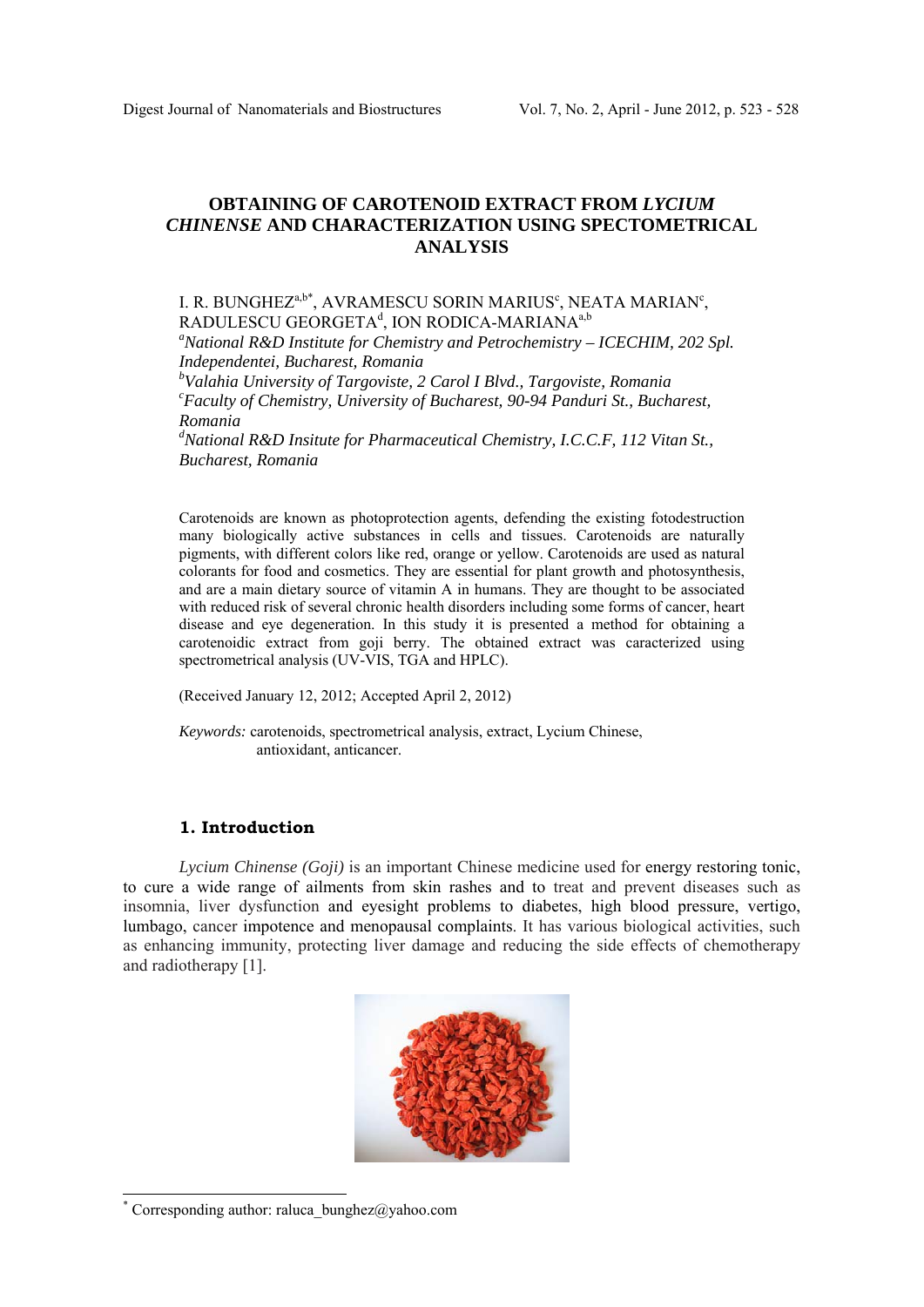## Fig. 1 Goji fruits

Research on goil berries is over the past 30 years, and a big awareness was demonstrated about its benefits of health and therapeutic benefits are growing [1]. So on international level, it has discovered the benefits of this fruit. Exists proves that Goji possess antioxidant [2], antitumor [3], anticancer, hypoglycaemic, immunological [4], neuroprotective effects [5] and enhance immunity activities [6], [7,8].

It was present in fruits of Goji a lot of carotenoids, flavonoids, polysaccharides and a group of lipid-soluble compounds with color ranging from yellow to red, has been widely used in the health food industry because of its possible role in the prevention of chronic disease like agerelated degeneration [9,10]. The presences of this various functional components are responsible for these benefits effect [6]. In fact, in 1983 the Ministry of the Public Health of China approved goji berry to be marketed as a botanical medicine [11].

The more important compounds of this fruits are polysaccharides and carotenoids (betacarotene, lutein, zeaxanthin).

Polysaccharides  $(C_x(H_2O)_y)$  are long-chain sugar molecules, are a distinguishing characteristic of goji berry, are a primary source of dietary fiber in the intestinal system, and once they are metabolized polysaccharides support and maintain the health of the colonic mucosal lining, lower pH and reduce colon cancer risk, enhance mineral uptake, stabilize blood glucose levels, stimulate the immune system, offer antioxidant protection [12].



Fig.2. Pectine - a polysaccharide structure [14]

Zeaxanthin (b,b-carotene-3,30-diol) is an antioxidant in the carotenoid family. It plays a key role in our immune system support and is abundantly found in goji berry. Zeaxanthin is one of the most common carotenoid alcohols found in nature, its play a key role in our immune system support and are abundantly found in goji berry. Many researchers believe zeaxanthin and lutein, may be a potent protectant against macular degeneration 1-6, and may retard aging of the lens in preventing of forming cataract. So, vision support is another health benefit of goil berry fruits [13].



Fig. 2 Structure of zeaxantin [14]

Beta-carotene  $(C_4H_{56})$  is a carotenoid pigment in orange-red foods like goji berry, pumpkins, carrots, etc. It is important for the synthesis of vitamin A (a fat-soluble nutrient and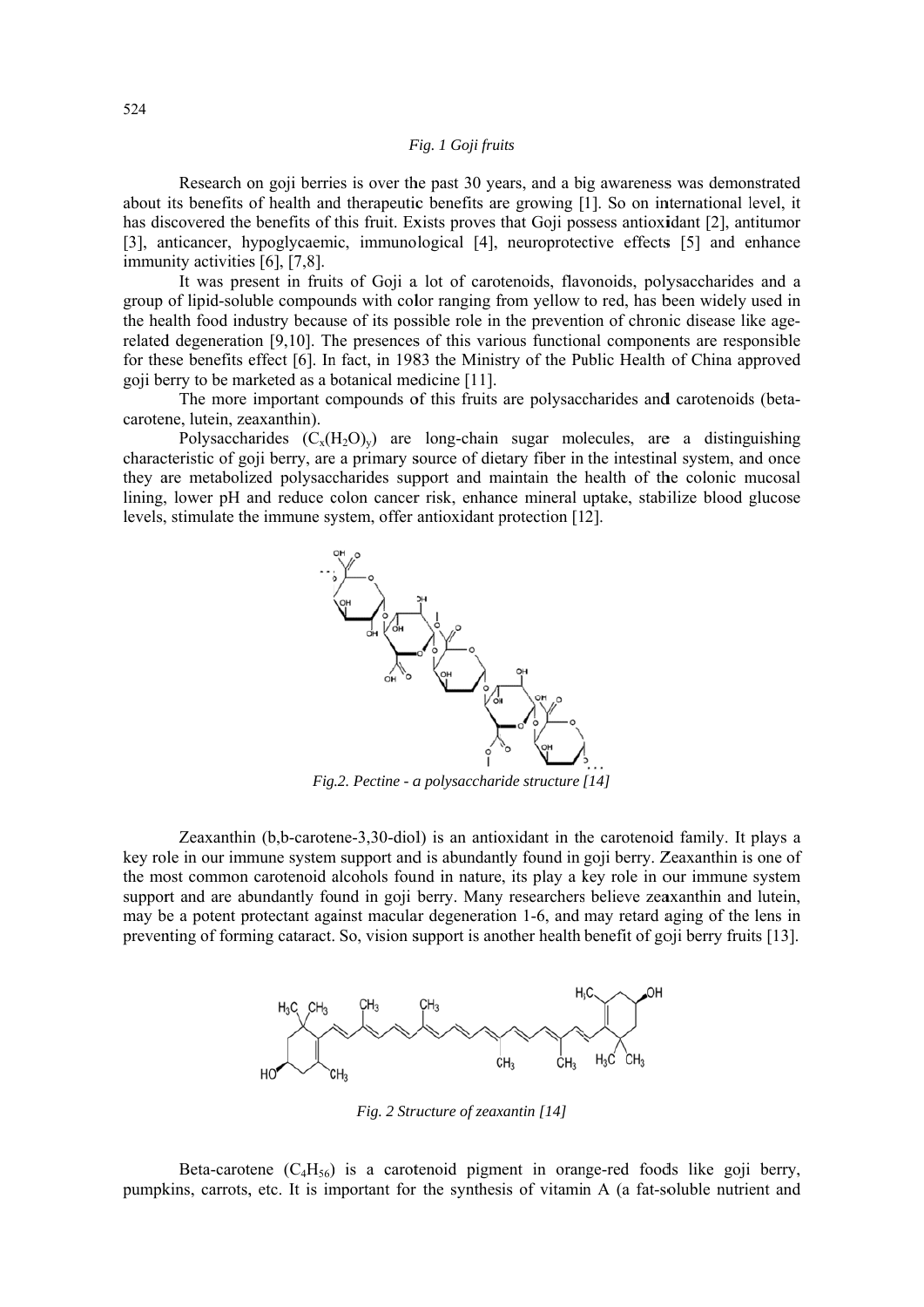antioxidant that is essential for normal growth), vision, cell structure, bones and teeth, and healthy skin. Goji berry's beta-carotene content is among the highest for edible plants.



*Fig. 3 Beta-carotene structure [14]* 

## **2. Experimental part**

#### **2.1. Materials**

Goji *(Lycium Chinese)* fruits were available commercial. Beta-carotene standard, was from Merk. The HPLC grade solvents such as ethanol (95%), n-hexane, acetonitrile, were from Merk and Sigma Aldrich. Potasium hydroxide and anhydrous sodium sulfate were from Riedel-de Ha¨.

#### **2.2 Apparatus**

#### **2.2.1. UV-VIS**

A M400 Carl Zeiss Jena UV spectrophotometer with a 1 nm slit width, 1 nm step size, 0.3 nm/s average scan rate, deuterium lamp, double beam, microprocessor and quartz cell was used to measure the aqueous solution absorbance and the molar absorption spectra for each sample at 22  ${}^{0}C.$ 

#### **2.2.3. TGA**

The sample was examined using a Mettler 4000 TA, TG 50 thermal analyzer system at a rate of 10°C min-1 in a static air atmosphere; and a Perkin-Elmer thermoanalyzer TG S-2. The crucibles used were from  $Al_2O_3$  and the diameter was from 70 µL. About 20 mg of sample were subjected to analysis in a temperature range 25-500°C (20°C min<sup>-1</sup>). Heating speed was 10 degrees 20°C/min. Liquid air's flow rate was set around 3 l/h.

#### **2.2.2. HPLC**

HPLC specthrometer from Varian performed on a system with an Intertsil ODS-3 column (150mm×4.6mm ChromSep stainlees steel). The mobile phase performed on a system with acetonitrile/etanol:70/30. The flow rate was 1ml/min, temperature 40°C. The chromatograms was monitored at  $\lambda$  = 450 nm, using UV detector.

## **2.3. Extraction of pigments from Goji**

10 grames of dried goji (*Lycium Chinese)* were pulverized. The powder was collected and was stirred with mixed solution hexane/chloroform: 50/50, at room temperature for 3 hours, using an agitator. Upon was filtered the solution and washed the goji berries with hexane, a clear dark red-yellow solution was obtained.

The extracts that contain carotenoids pigments are usually submissed to saponification for the scope rejecting the carotenoids that are under esters form and to release the fats that can be saponificated. To the solution obtained was added KOH dizolvated in ethanol. The mixture was treated with a dilute acid until the pH was 7. Then, the extract was dried using  $Na<sub>2</sub>SO<sub>4</sub>$  anhidre; was cooled and kept in the dark place. Next day was analyzed at UV-VIS, TGA and HPLC.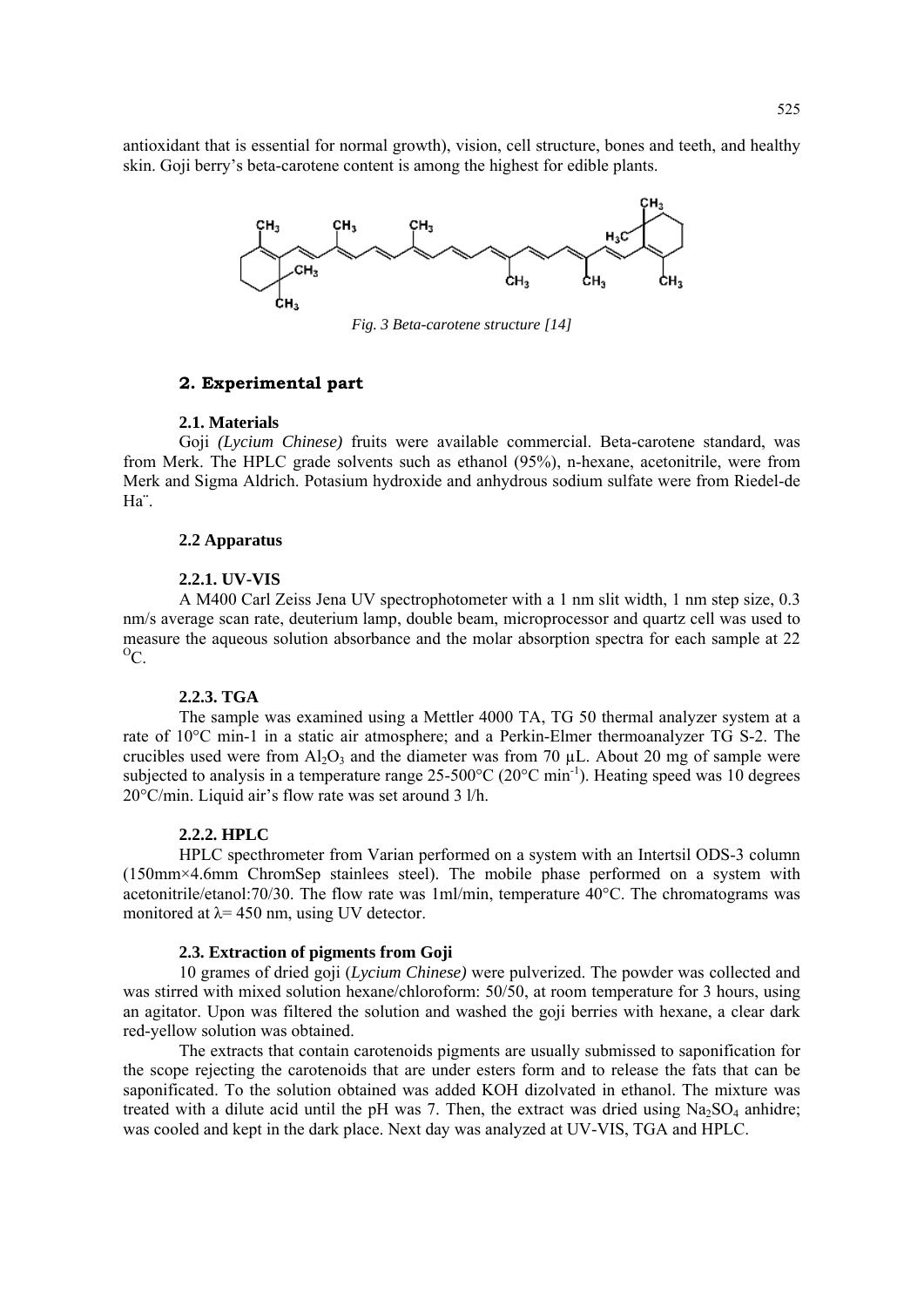## 3. Results and discussions

UV-VIS analysis revealded very well the zeaxanthin carotenoid, which have three sholders at 433 nm, 448 nm and 479 nm (fig 4). This aspect is confirmed in the literature, using chloroform solvent extract (Rodriguez-Amaya, 2002).

Next thermogram (fig. 5) show very clearly melting point of carotenoids. For lutein and lycopene the melting point is between 160-170°C and for zeaxanthin between 203-205°C, more accurate.



Fig. 4. UV-VIS spectra of goji extract



Fig. 5. TGA thermogram of goji extract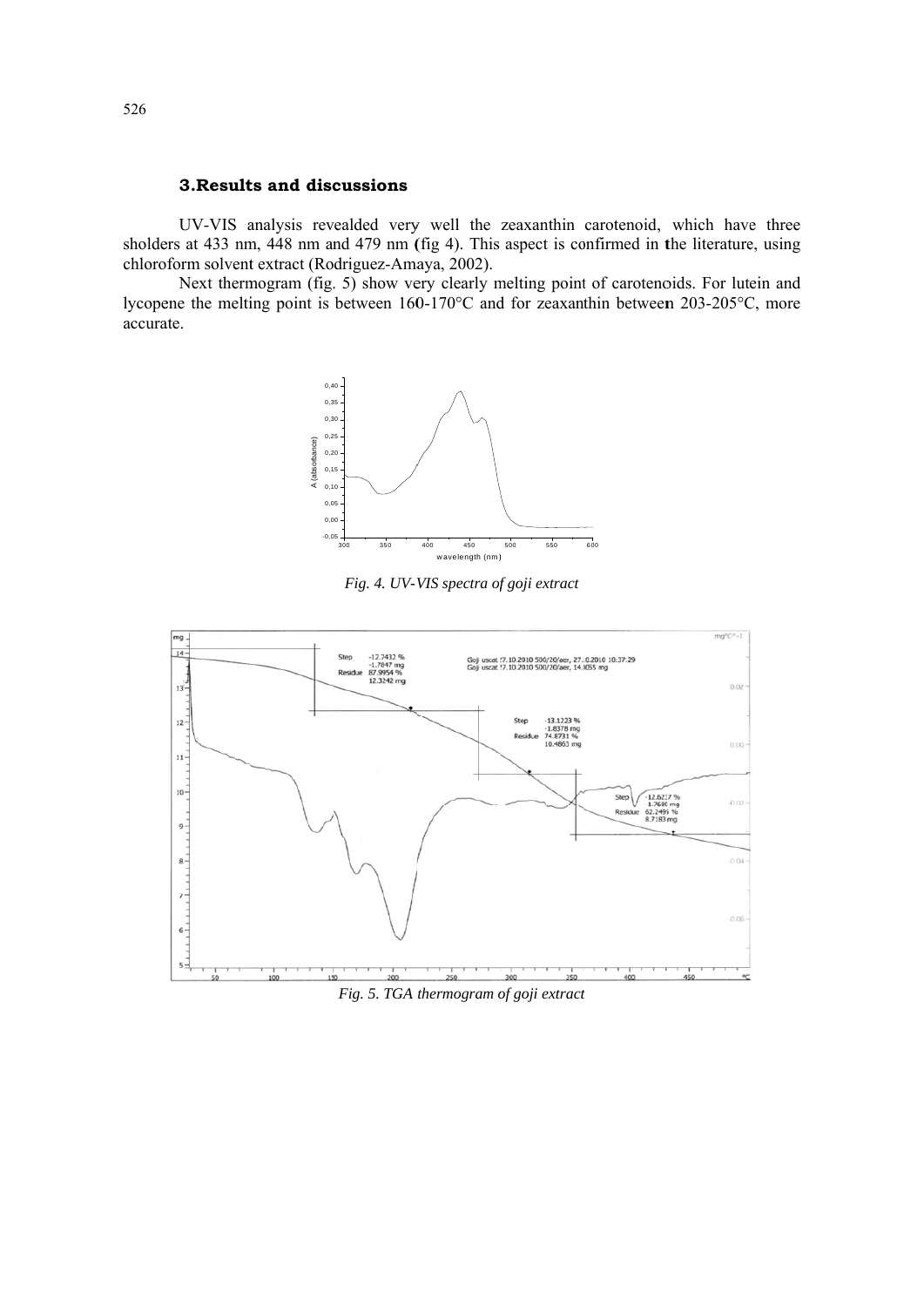

*Fig.6 HPLC cromathogram of the a) beta-carotene standard and b) goji extract* 

Fig. 6. shows the HPLC chromatogram of carotenoid extracts from dried Goji fruits.. In our study, a large amount of carotenois were still present after simultaneous extraction and saponification.

| Carotenoids             |            | Standard time retention |
|-------------------------|------------|-------------------------|
| Neoxanthin              |            | 3,733                   |
| Vitamin E (tocopherols) |            | 7,368                   |
| Xantophylls             | Lutein     | 11,530                  |
|                         | Zeaxanthin | 14,929                  |
| Lycopen                 |            | 19,646                  |
| Beta-carotene           |            | 37,048                  |
| Alpha-carotene          |            | 38,953                  |

*Tabel 1. Total carotenoids contents in saponificated extract*